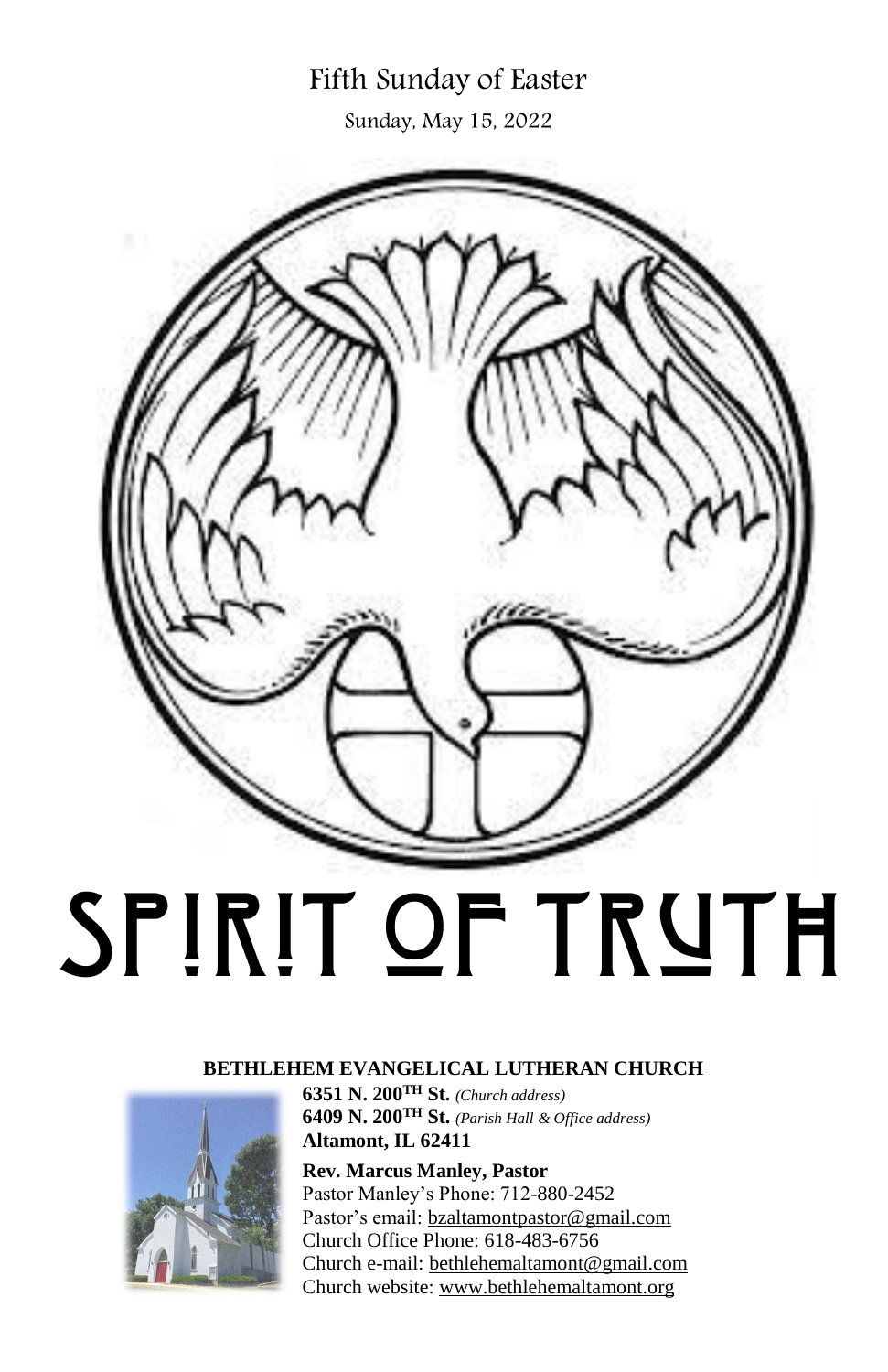*Welcome to Bethlehem Evangelical Lutheran Church, we are happy you are here today. It is customary when you enter the church nave to observe silence for meditation during your silent prayer, the ringing of the bells, and the prelude, in order to prepare you for the beginning of the worship service. Thank you for joining us today and God's blessings.*

Prayers and prayers and the process of the process of the process of the college of the college of the college of the college of the college of the college of the college of the college of the college of the college of the

*O God, You make the minds of Your faithful to be of one will. Grant that we may love what You have commanded and desire what You promise, that among the many changes of this world our hearts may be fixed where true joys are found; through Jesus Christ, Your Son, our Lord, who lives and reigns with You and the Holy Spirit, one God, now and forever. Amen*

### **In our prayers we remember:**

 Those in need of healing & comfort: *Pam Berg-Kepley, Tina, Kaly & Ella Benning, Jim Brasel, Mike Gaede, Bernice Graumenz, Zoe Hoehler, Luella Rubin, Joyce Stein, Steve Voelker, Gene Wharton, Marcella Wolf, and Lilly Wright.*

Those celebrating **Birthdays**: (05/15-05/21): *05/15 – Jeff Alwardt, Sherena Koester; 05/19 – Brian Carlson*

In our prayers we also include our Bethlehem members 2022 school graduates: *Dayton Tabbert - 8 th Grade AGS Graduate Isabella Yagow - 8 th Grade ALIS Graduate Ella Ruffner - ACHS Senior Graduate Rachel Grobengieser - SIUE Graduate (2021 Fall graduate)*

**Church News State Of State Arch News And State Arch News State Arch News State Arch News State Arch News State A** 

Communion Note – diluted wine is available, please request prior to worship service.

## *Today in Bible Class:*

**HYMN STUDY: DEAR CHRISTIANS, ONE AND ALL, REJOICE!** 

- 1. Who is this hymn talking about?
- 2. Do we have to sing all 10 stanzas?
- 3. What does this hymn have that contemporary ones mostly lack?

# **Trustee's Report:**

Offering collected for the Home Purpose General Fund on May 8: \$4,251 Zion Dual Parish (March 2022): \$1,981.44

 *Weekly amount needed for Bethlehem's tuition students to ALIS \$3,238.46 Weekly budgeted for salary and home purpose in addition to tuition \$2,733.54 Weekly total \$5,972.00* **Loose change in the offering plate has been designated for the LWML Mites.** Window Project Fund total amt. collected: \$14,217 (Total needed: \$55,000) Building Fund donations on May 8: \$460

**Lutheran Witness – Subscription renewals were due May 1**, if you currently have a subscription, please forward your LW envelope and \$15.96 to the office.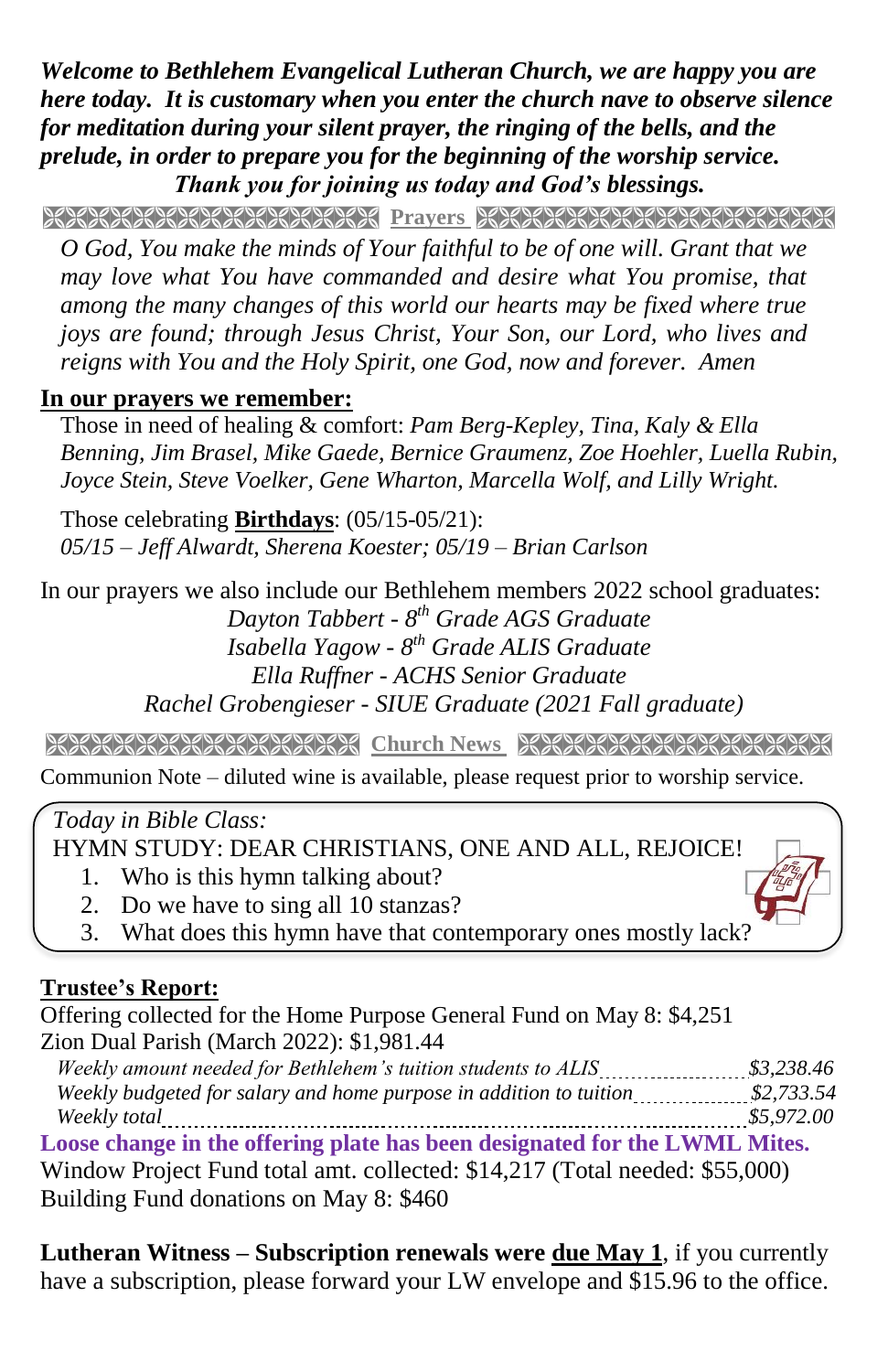**Building Fund -- Church Property - Emergency Repairs:** There are several emergency repairs on the church property that will need funding *(as of 04/24/22)*:

- Wiring in church attic for lights to replace current fire hazard wiring (approx.. \$5,000-10,000)
- Wiring to the pump and alarm system for the septic system at parsonage (approx.. \$1,500)
- Parking lot repairs (fill cracks & seal) (remainder needed \$2,560)
- Church Window Project **–** (\$42,000 outstanding)

**Please consider faithfully giving to the BUILDING FUND. Checks may be made to the Bethlehem Building Fund,** no need to designate to a project, as the building fund is a unified account for all improvements with the church property and donations received will be used as needed for the projects previously mentioned along with other emergency and voter approved projects.

**The Bethlehem Youth Sunday School last Sunday of the school year is today.** Youth Sunday school will resume September 2022.

**Bethlehem Choir Practice** scheduled for Wednesday, May 18 has been rescheduled to **Thursday, May 19, 7:00pm**.

**Cookout for Choir and Kinderchor members** and their families on Sunday, May 22 at the Manuel residence - 3:00pm for swim/visit and 5:30pm supper.

**A VOTERS MEETING is scheduled for next Sunday, May 22 immediately following the worship service.** The purpose is to seek approval for an overhead covering over the planned replacement doors which received voter's approval last fall. The overhead covering will give weather protection to the new doors and prevent wind driven water from leaking onto the entry floor. A visual design of the overhead covering will be shared. The front doors, which have received voter's approval, and proposed covering are both being donated to the congregation.

**Ascension Service – Thursday, May 26 -** Vespers Worship Service, 7:00pm at Bethlehem Lutheran Church.

In observance of **Armed Forces Day (observed on Sunday, May 29th at BLC)** we will be recognizing our BLC affiliated servicemen, past and present. Our current list is available for review in the narthex. Please contact Pastor or the church office for additions and/or corrections. Thank you.

**Catechetical Instruction** – classes starting June 2022. Anyone interested in membership, please contact Pastor Manley.